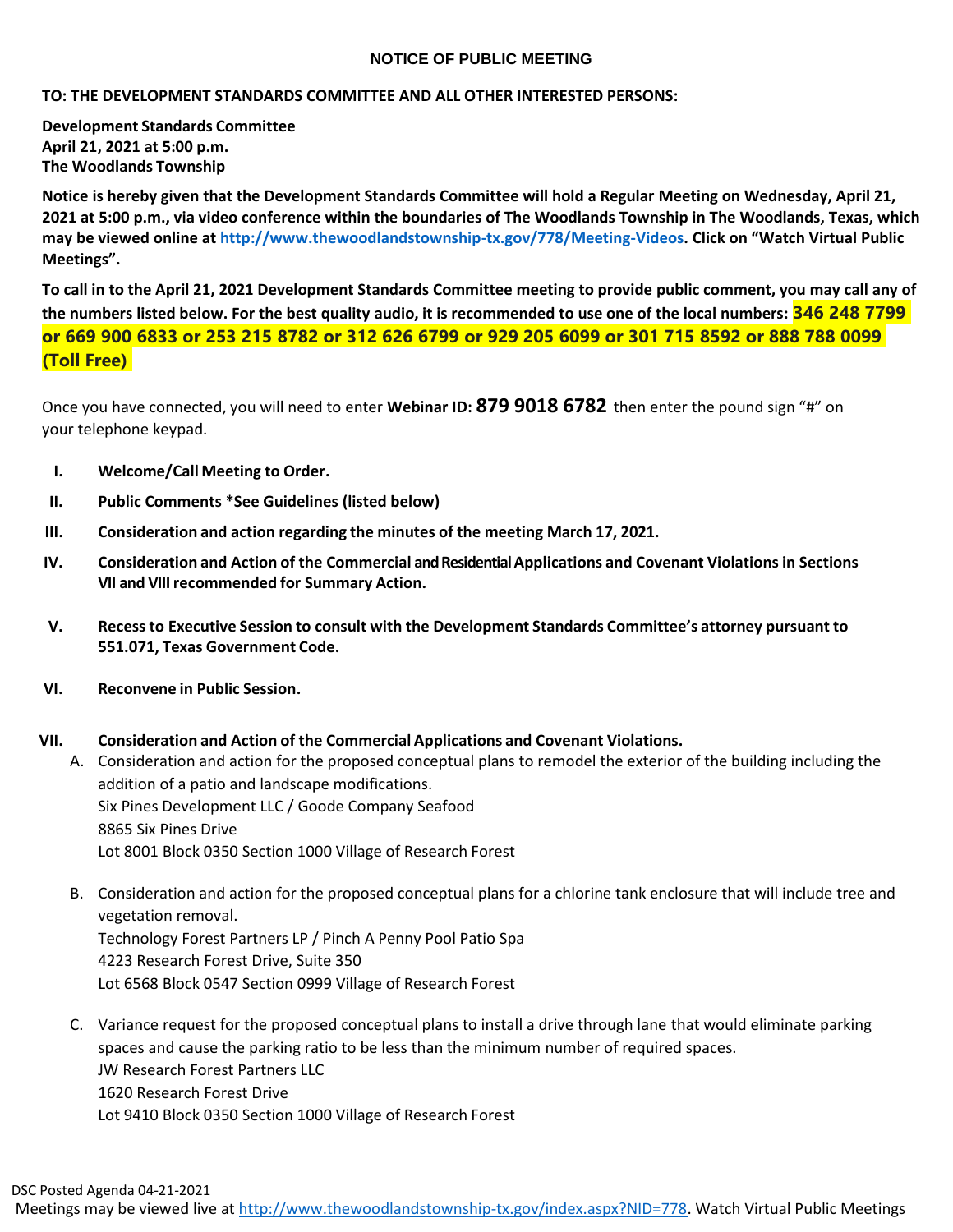- D. Variance request for proposed directional signs that exceed the maximum size and letter height allowed and does not contain a single neutral color background. Wash Depot XXV Inc. / Sparkling Image Car Wash 4420 South Panther Creek Pines Lot 0365 Block 0045 Section 0007 Village of Panther Creek
- E. Consideration and action for proposed modifications to the final permit for the chapel addition. Diocese of Galveston / St. Anthony of Padua Catholic Church 7801 Bay Branch Drive Lot 0001 Block 0000 Section 0039 Village of Cochran's Crossing
- F. Variance request for the proposed building sign that does not match the monument sign. Spirit of Texas Bank 30350 FM 2978 Lot 0125 Block 0458 Section 0046 Village of Sterling Ridge
- G. Variance request for two proposed monument signs that have two background colors, do not contain a trademarked logo and include street address numbers on the signs that located on streets identified in the street address. RREF Sterling Ridge LLC / Grove at Sterling Ridge 6900 Lake Woodlands Drive Lot 0105 Block 0499 Section 0046 Village of Sterling Ridge

# **VIII. Consideration and Action of the Residential Applications and Covenant Violations.**

- 1. Variance request for proposed detached patio cover that will not respect the rear 25 foot setback. Joseph Masterson 99 Green Gables Circle Lot 45 Block 01 Section 9 Village of Alden Bridge
- 2. Variance request for proposed patio cover with outdoor bath and summer kitchen that will not respect the rear 25 foot setback. Cesar & Narcisa Parrales Rincon 99 South Player Manor Circle Lot 01, Block 02, Section 82 Village of Sterling Ridge
- 3. Variance request for proposed patio cover with fireplace that does not respect the 20 foot rear setback. Anthony Martin 18 Botanical Vista Drive Lot 24, Block 01, Section 32 Village of Creekside Park West
- 4. Variance request for proposed patio cover with outdoor shower that will not respect the rear 20 foot setback. Michael Janssen 102 Birch Canoe Court Lot 28, Block 01, Section 20 Village of Creekside Park West
- 5. Variance request for proposed patio cover with fireplace that will not respect the rear 20 foot setback Anthony Martin 18 Botanical Vista Drive Lot 24, Block 01, Section 32 Village of Creekside Park West
- 6. Variance request for a proposed swimming pool that exceeds the maximum water surface area allowed. Ronald Walters

Meetings may be viewed live at [http://www.thewoodlandstownship-tx.gov/index.aspx?NID=778.](http://www.thewoodlandstownship-tx.gov/index.aspx?NID=778) Watch Virtual Public Meetings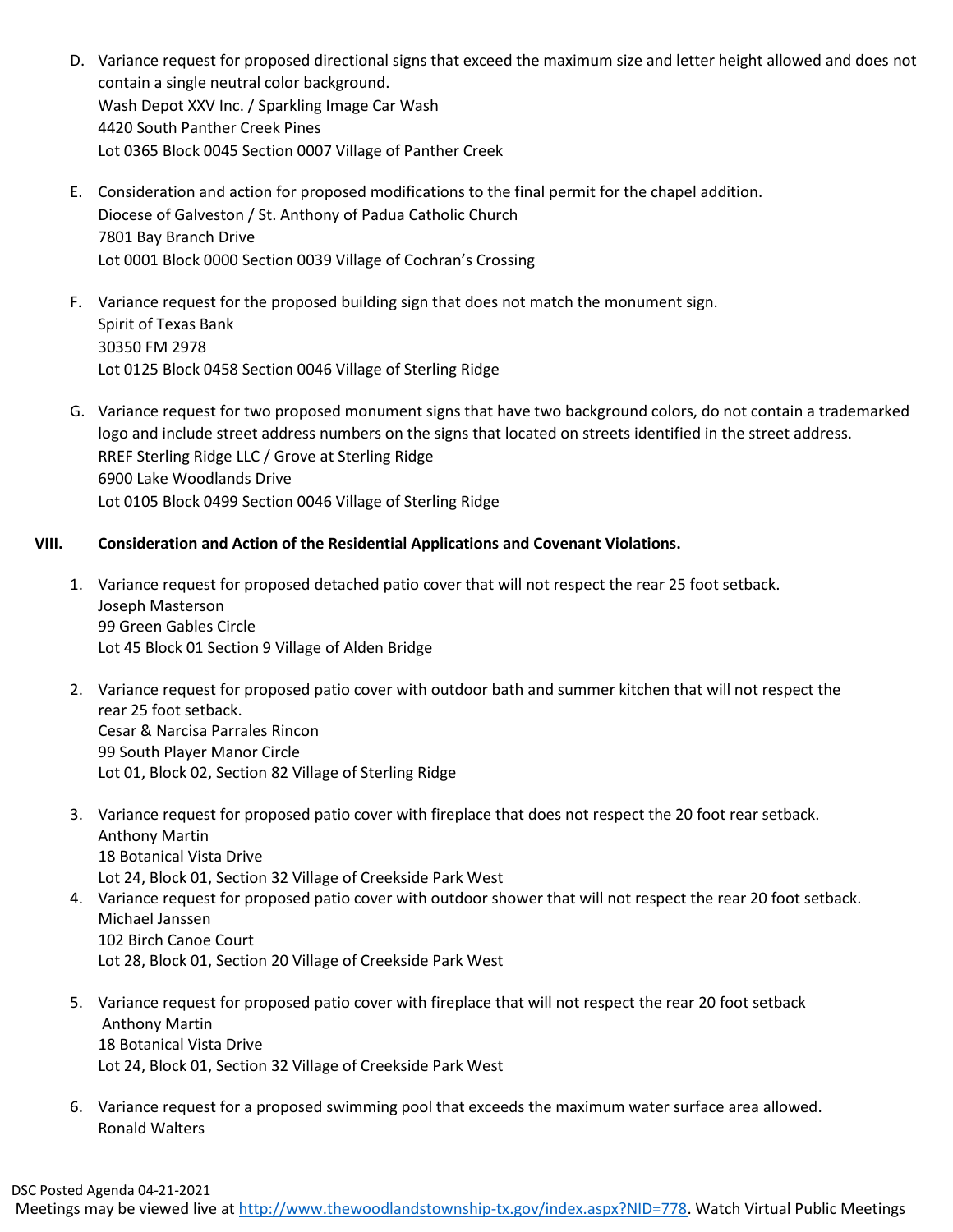82 Botanical Vista Drive Lot 08, Block 01, Section 32 Village of Creekside Park West

- 7. Variance request for a proposed swimming pool that exceeds the maximum hard surface area allowed. Gregory Tasch 30 Dapple Gray Street Lot 38 Block 1, Section 09 Village of Sterling Ridge
- 8. Consideration and Action for the rebuilding and repair of a fire damaged home. Ian and Hilary Brown 3 Etonshire Court Lot 25 Block 01, Section 07 Village of Grogan's Forest in College Park
- 9. Variance request for a proposed fence that will exceed the maximum height allowed. Marco Salazar 15 Serenade Pines Place Lot 11 Block 01, Section 27 Village of Sterling Ridge
- 10. Variance request for a proposed fence that will exceed the maximum height allowed. Calvin Hodge 19 Serenade Pines Place Lot 12 Block 01, Section 27 Village of Sterling Ridge
- 11. Variance request for a proposed fence that will exceed the maximum height allowed. Harry Smith Jr 42 Rhapsody Bend Dr Lot 13, Block 01, Section 27 Village of Sterling Ridge
- 12. Variance request for proposed driveway widening that exceeds the maximum width allowed per the Development Criteria for Section 84 Alden Bridge. Willard J. Bulick 118 Marlberry Branch Court Lot 3 Block 01 Section 84 Village of Alden Bridge
- 13. Variance request for Concept approval of a pergola, fireplace, summer kitchen and paving that exceeds the maximum hard surface area allowed. Additionally, the fireplace does not respect the rear 25' setback. HOMGOM LLC 11 Balmoral Place Lot 80, Block 01, Section 03 Village of Sterling Ridge
- 14. Variance request for proposed fence that will exceed the maximum height allowed per Standards. Thomas W. Beaman 35 Courtland Green Street Lot 10 Block 02 Section 55 Village of Alden Bridge
- 15. Variance request for existing paving that does not respect the rear ten foot easement. Stephen Austin Ward 38 Crested Point Place Lot 25 Block 02 Section 37 Village of Alden Bridge
- 16. Variance request for an existing play structure that contains more than a 72 square feet of elevated floor area and does not respect the rear ten foot easement.

Meetings may be viewed live at [http://www.thewoodlandstownship-tx.gov/index.aspx?NID=778.](http://www.thewoodlandstownship-tx.gov/index.aspx?NID=778) Watch Virtual Public Meetings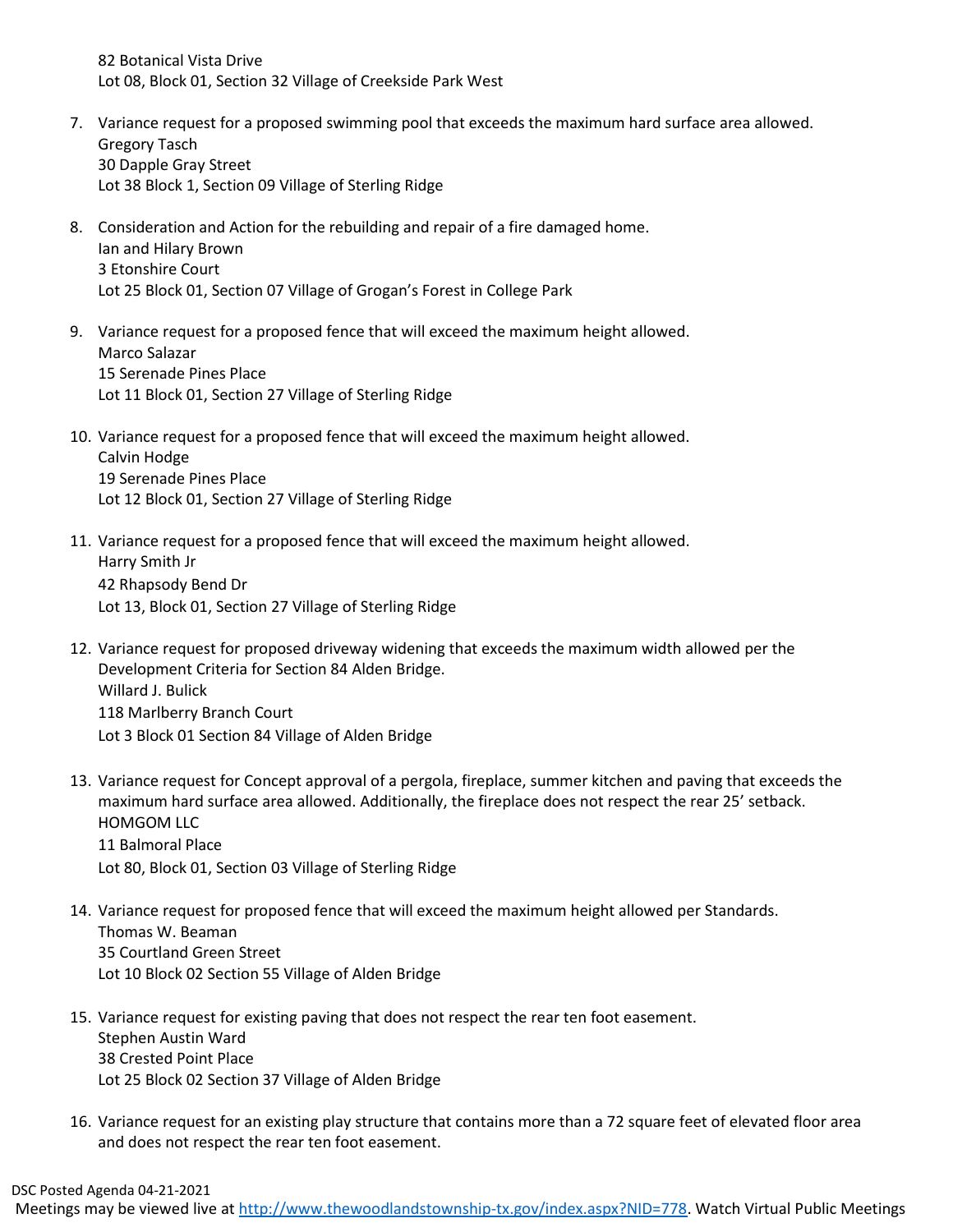Stephen Stallons 3 Westward Ridge Place Lot 19 Block 01 Section 74 Village of Alden Bridge

- 17. Request for variance for existing storage building located in the 5' right side easement and exceeds maximum square footage allowed. Rolando Rocha 39 Whitbarrow Place Lot 10, Block 01, Section 28 Village of Creekside Park West
- 18. Request for approval for a Short-Term Rental. Liah Olson 18 Dovewing Place Lot 21, Block 1, Section 06 Village of Alden Bridge
- 19. Request for approval of a renewal of a Home Business Oncology Massage Therapist Stuart Gibbs 11 Timberlea Place Lot 24 Block 02, Section 63 Village of Alden Bridge
- 20. Consideration and Action to proceed with legal action, regarding failure to comply with the Covenants and Standards for outstanding violations on the property. William C Bollman 46 East Whistlers Bend Circle Lot 29, Block 1, Section 81 Village of Alden Bridge
- 21. Consideration and Action to proceed with legal action, regarding failure to comply with the Covenants and Standards for outstanding violations on the property. Johannes J Dekker 30 Davis Cottage Court Lot 85, Block 2, Section 3 Village of Harper's Landing at College Park
- 22. Consideration and Action to proceed with legal action, regarding failure to comply with the Covenants and Standards for outstanding violations on the property. Andrew Sherman & Chloe Gilmore 35 Elander Blossom Drive Lot 51, Block 1, Section 32 Village of Creekside Park West
- 23. Consideration and Action to proceed with legal action, regarding failure to comply with the Covenants and Standards for outstanding violations on the property. Alejandro L Magnani & Gabriela Bazzino 61 Silver Crescent Court Lot 25, Block 2, Section 1 Village of Alden Bridge
- 24. Consideration and Action to proceed with legal action, regarding failure to comply with the Covenants and Standards for outstanding violations on the property. Vladimir Morenko 139 Gildwood Place Lot 8, Block 1, Section 13 Village of Creekside Park West
- 25. Consideration and Action to proceed with legal action, regarding failure to comply with the Covenants and

Meetings may be viewed live at http://www.thewoodlandstownship-tx.gov/index.aspx?NID=778</u>. Watch Virtual Public Meetings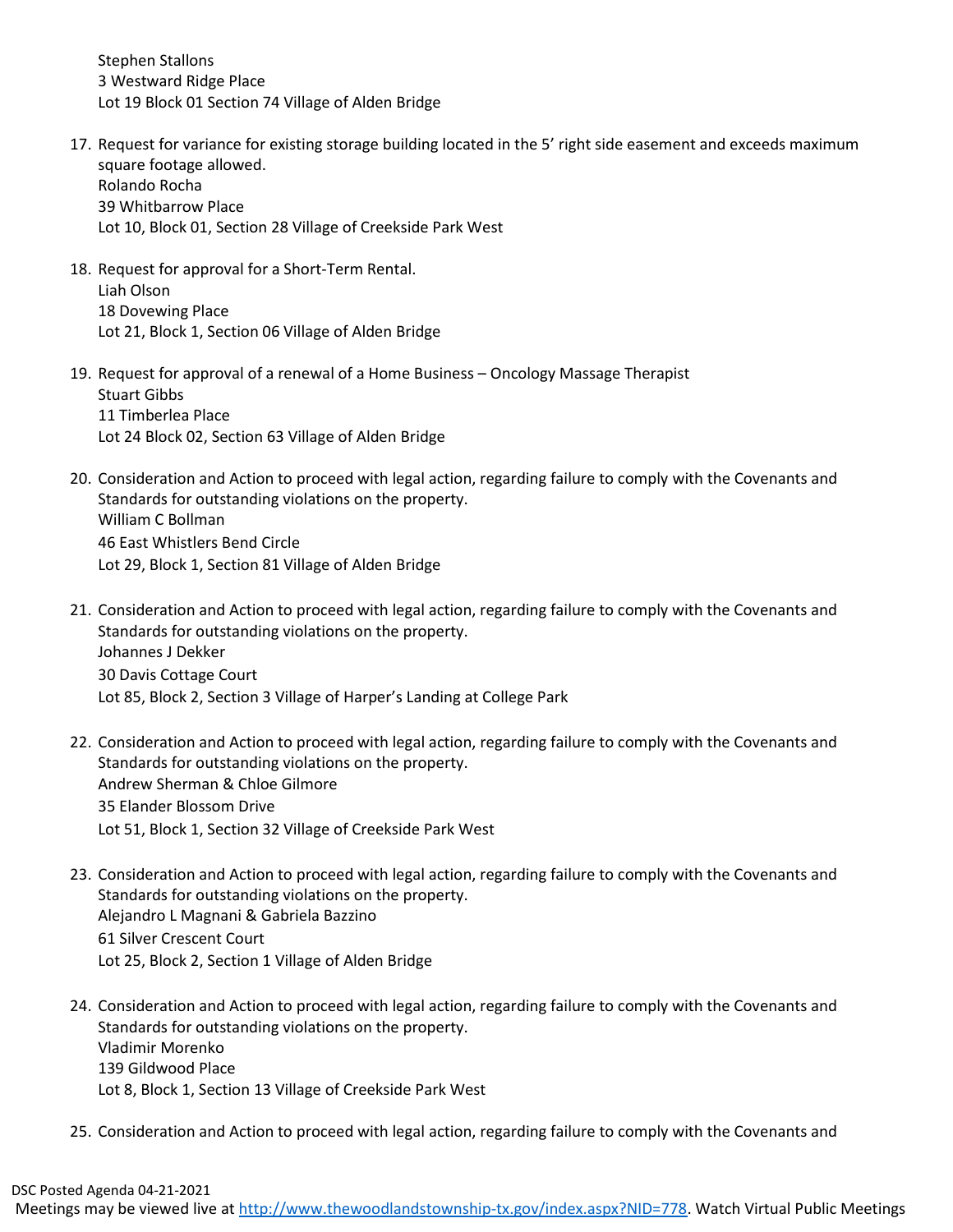Standards for outstanding violations on the property. Melisa M Norman 54 South Bethany Bend Circle Lot 7, Block 1, Section 36 Village of Alden Bridge

- 26. Consideration and Action to proceed with legal action, regarding failure to comply with the Covenants and Standards for outstanding violations on the property. Kenneth C & Stephanie B Ryan 87 South Vesper Bend Circle Lot 26, Block 2, Section 30 Village of Sterling Ridge
- 27. Consideration and Action to proceed with legal action, regarding failure to comply with the Covenants and Standards for outstanding violations on the property. Russell Taras 57 South Bethany Bend Circle Lot 9, Block 2, Section 36 Village of Alden Bridge
- 28. Consideration and Action to proceed with legal action, regarding failure to comply with the Covenants and Standards for outstanding violations on the property. Jane C Acosta 2 West Lasting Spring Circle Lot 38, Block 1, Section 8 Village of Creekside Park
- 29. Request for variance for proposed fence stain that is not an approvable color George Gabriel 127 East Sawyer Ridge Drive Lot 07, Block 01, Section 34 Village of Creekside Park
- 30. Request for variance for 9 tree removals that do not meet the conditions for tree removal per the Standards David Kaiser 23 Villa Canyon Place Lot 29, Block 02, Section 18 Village of Indian Springs (TWA)
- 31. Consideration and action regarding a Rehearing by an affected neighbor regarding an approval of a proposed patio cover at 67 South Fremont Ridge Loop that was previously approved by the Development Standards Committee on March 17, 2021. Floyd Broussard 67 South Fremont Ridge Loop Lot 03, Block 02, Section 23 Village of Creekside Park **Affected Neighbor requesting Rehearing** Joseph and Melissa Tacchino 23 South Fremont Ridge Loop Lot 07, Block 02, Section 23 Village of Creekside Park
- 32. Variance request for proposed patio cover with integrated summer kitchen and fireplace that does not respect the rear 25' setback and exceeds the maximum allowed hard surface area. Jason Marshall Beam 95 Baronet Woods Court Lot 04, Block 02, Section 08 Village of Sterling Ridge
- 33. Variance request for proposed patio cover with integrated summer kitchen and fireplace that does not respect

Meetings may be viewed live at http://www.thewoodlandstownship-tx.gov/index.aspx?NID=778</u>. Watch Virtual Public Meetings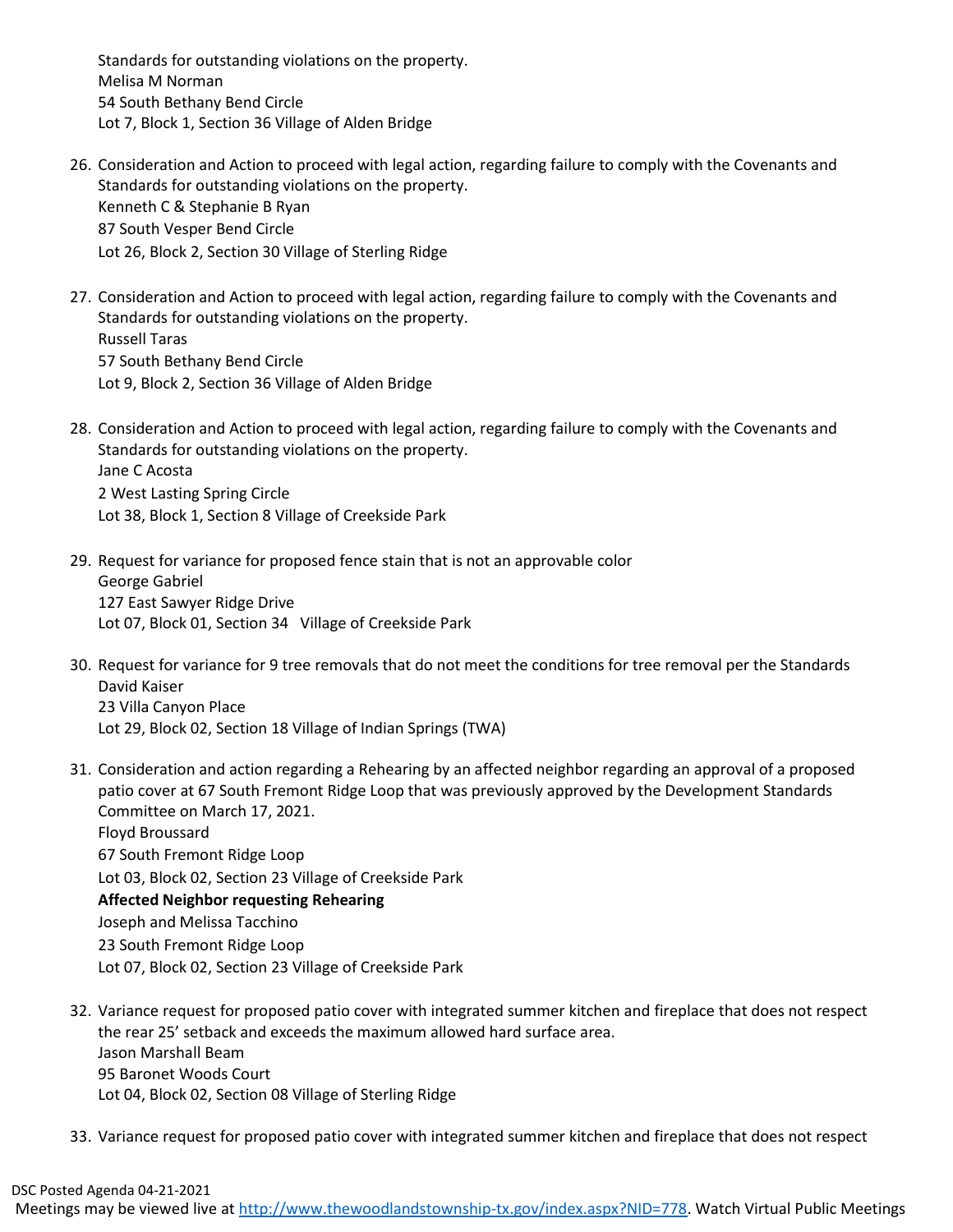the rear 25' setback and the 7' side setback. Brian S Twellman 19 Stanwick Pl Lot 37, Block 01, Section 03 Village of Sterling Ridge

- 34. Request to appeal of planting conditions for a swimming pool approved on October 26, 2020. Cabel Vario 6 Sundown Ridge Place Lot 02 Block 01, Section 16 Village of Creekside Park West
- **IX. Consideration and action regarding the Residential Development Standards and Commercial Planning and Design Standards and any promulgated rules for interim actions during the Coronavirus (COVID-19) Pandemic and other conditions such as recent winter weather.**
- **X. Member Comments**
- **XI. Staff Reports**

## **XII. Adjourn**

**\*Modified Guidelines for Public Comments to be used when the Committee is meeting via videoconference during the COVID-19 Pandemic Emergency** On March 16, 2020, Texas Governor Greg Abbott temporarily suspended certain requirements within the Texas Open Meetings Act (TOMA) to help reduce the potential transmission of COVID-19. These provisions relate to the public health pandemic emergency. The Township began using videoconferencing for their March 25, 2020 Board meeting and will continue to use this format until normal Township operations have resumed. The following guidelines will be used to allow the public to provide public comment in accordance with the Open Meetings Act and have been modified for the purpose of the Board's meetings held by videoconference.

Participation by members of the public in open meetings of the Development Standards Committee is welcomed and encouraged. A "public comment" agenda item is included at the beginning of all regular meeting agendas. To produce the most efficient and effective process for allowing constituents to address the Committee, The Committee accepts public comments in accordance with State Law and the following Guidelines for Participating in Public Meetings, which have been adjusted due to the use of videoconferencing during the COVID-19 pandemic emergency:

- Individuals, who wish to make general announcements, address a topic that is not included on the agenda, or who wish to address specific agenda items must do so under the "public comments" agenda item at the beginning of the meeting.
- Individuals will be limited to a total of three (3) minutes regardless of the number of topics, and individuals who provide and utilize a translator will be limited to a total of six (6) minutes.
- State Law prohibits the Committee from formally acting on a specific item or public comment unless it appears on the posted agenda. Therefore, any Committee discussion of items not included on the posted agenda is limited to questions for clarification and whether or not the item should be placed on a future agenda.
- Speakers may express their opinions or viewpoints on an issue, but are not permitted to participate in the debate on an issue.
- Speakers will not use profanity.
- Comments from speakers can be made to the Committee as a whole or to an individual member(s).
- Consistent with in-person meetings, public comment will only be taken during the "public comments" agenda item.

#### **Additional notes for those wishing to call in for Public Comment:**

- When calling in, you will be placed in a queue. If you are calling for a specific agenda item, we will request what item you are present for; and return you to the call queue until your item is ready to be presented.
- If you receive a busy signal when calling in and the "public comments" period has not concluded, please hang up and call back. The Committee will make every effort to ensure that all callers have an opportunity to speak.
- **If you are watching the video of the meeting when you are called upon to speak, please mute the volume on your computer before speaking to avoid audio feedback for the Committee members. There is a brief lag between the audio and video feeds.**
- After you have been called upon, you may disconnect from the phone call and continue to watch through the live stream broadcast at [http://www.thewoodlandstownship-tx.gov/778/Meeting-Videos.](http://www.thewoodlandstownship-tx.gov/778/Meeting-Videos)
- When your item is being presented, please select \*9 to indicate you are present for that matter and wish to speak.

### **To call in to the April 21, 2021 Development Standards Committee meeting to provide public comment, you may call any of the numbers listed below. For the best quality audio, it is recommended to use one of the local numbers:**

- **346 248 7799 or**
- **669 900 6833 or**

DSC Posted Agenda 04-21-2021

Meetings may be viewed live at http://www.thewoodlandstownship-tx.gov/index.aspx?NID=778</u>. Watch Virtual Public Meetings